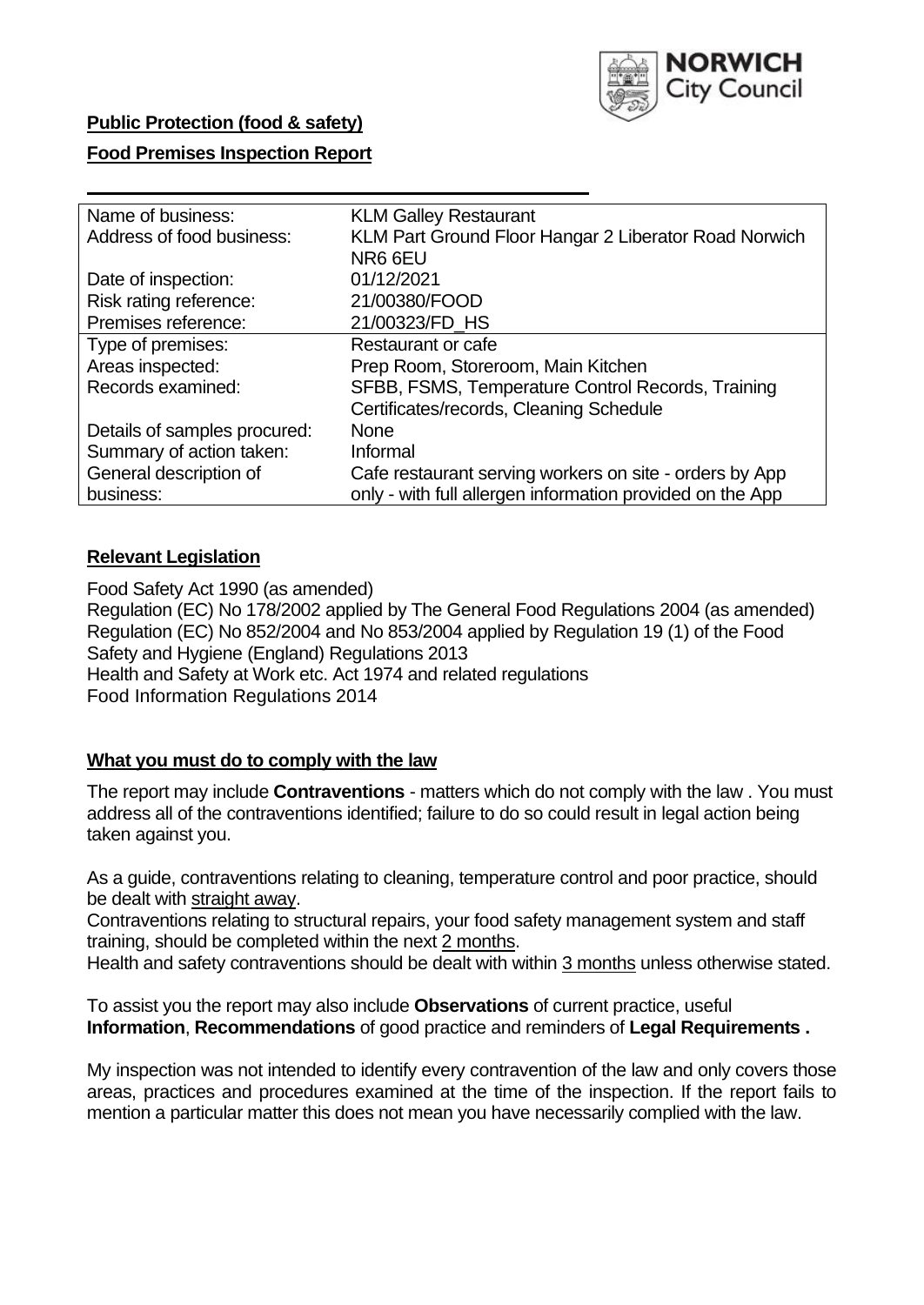# **FOOD SAFETY**

### **How we calculate your Food Hygiene Rating:**

 The food safety section has been divided into the three areas which you are scored against for the hygiene rating: 1. food hygiene and safety procedures, 2. structural requirements and 3. confidence in management/control procedures. Each section begins with a summary of what was observed and the score you have been given. Details of how these scores combine to produce your overall food hygiene rating are shown in the table.

| <b>Compliance Area</b>                     |          |    |           | <b>You Score</b> |                |    |           |    |                |  |  |
|--------------------------------------------|----------|----|-----------|------------------|----------------|----|-----------|----|----------------|--|--|
| Food Hygiene and Safety                    |          |    | 0         | 5.               | 10             | 15 | 20        | 25 |                |  |  |
| <b>Structure and Cleaning</b>              |          |    | 0         | 5                | 10             | 15 | 20        | 25 |                |  |  |
| Confidence in management & control systems |          |    | 0         | 5                | 10             | 15 | 20        | 30 |                |  |  |
|                                            |          |    |           |                  |                |    |           |    |                |  |  |
| <b>Your Total score</b>                    | $0 - 15$ | 20 | $25 - 30$ |                  | $35 - 40$      |    | $45 - 50$ |    | > 50           |  |  |
| <b>Your Worst score</b>                    | 5        | 10 | 10        |                  | 15             |    | 20        |    | $\blacksquare$ |  |  |
|                                            |          |    |           |                  |                |    |           |    |                |  |  |
| <b>Your Rating is</b>                      | 5        | 4. | 3         |                  | $\overline{2}$ |    |           |    | $\Omega$       |  |  |

Your Food Hygiene Rating is 5 - a very good standard



# **1. Food Hygiene and Safety**

 requirements. You have safe food handling practices and procedures and all the Food Hygiene standards are excellent. You demonstrated full compliance with legal necessary control measures to prevent cross-contamination are in place. **(Score 0)** 

## Hand-washing

**Observation** I was pleased to see hand-washing was well managed.

## Personal Hygiene

**Observation** I was pleased to see that standards of personal hygiene were high.

#### Temperature Control

**Observation** I was pleased to see you were able to limit bacterial growth and/or survival by applying appropriate temperature controls at points critical to food safety and that you were monitoring temperatures.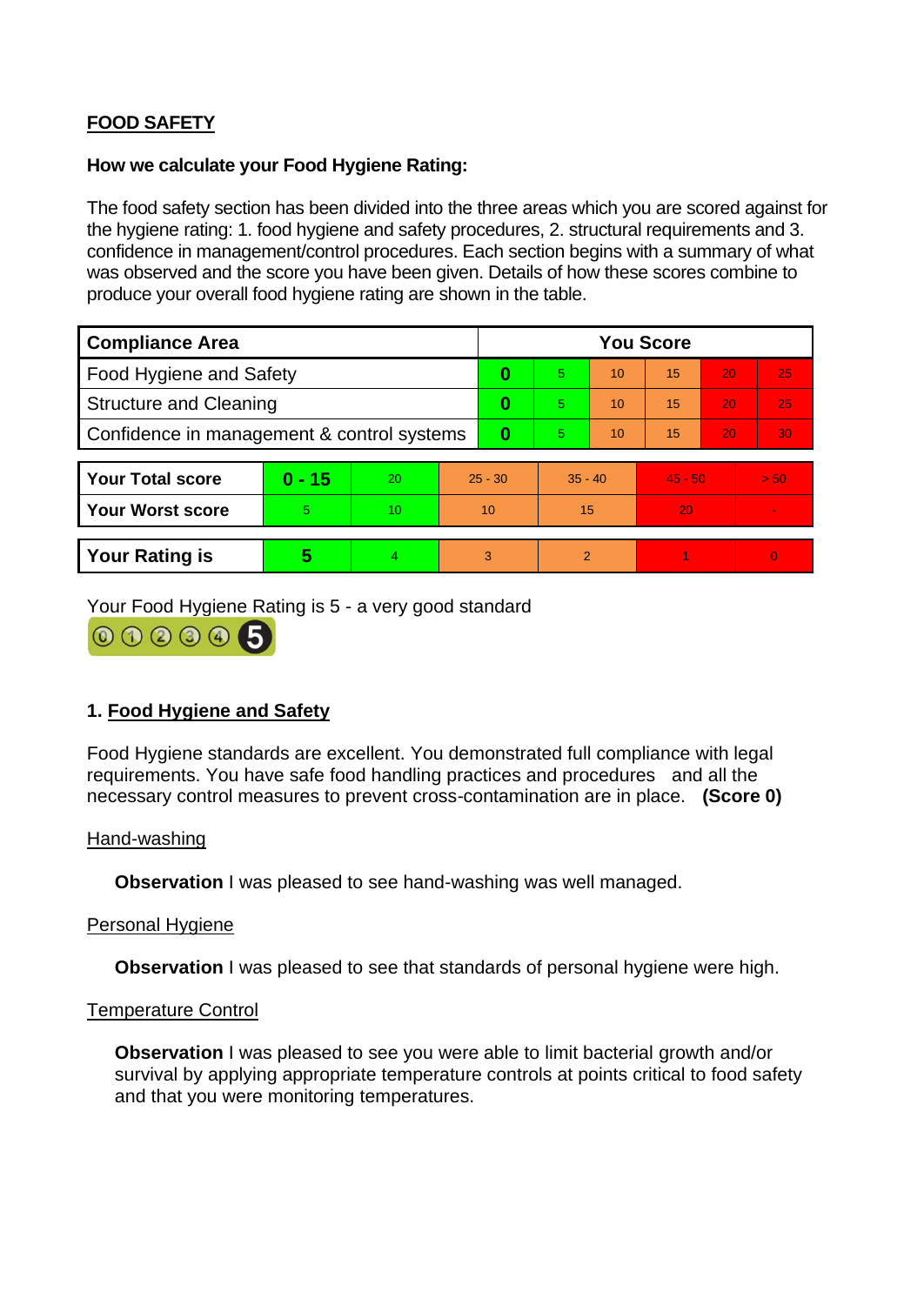# **2. Structure and Cleaning**

 procedures are in place to rectify any problems as they arise. There is good provision for The structure facilities and standard of cleaning and maintenance are all excellent and you demonstrated full compliance with the law. There is evidence of effective pest control and waste disposal. **(Score 0)** 

## Cleaning of Structure

 **Observation** The kitchen had been well maintained and the standard of cleaning was good.

 **Observation** The kitchen had been well maintained and the standard of cleaning was exceptionally high.

#### Cleaning Chemicals / Materials / Equipment and Methods

**Observation** I was pleased to see that the premises was kept clean and that your cleaning materials, methods and equipment were able to minimise the spread of harmful bacteria between surfaces.

#### **Maintenance**

**Observation** I was pleased to see the kitchen had recently been refurbished.

**Observation** You are maintaining the premises in good condition.

#### Facilities and Structural provision

 **Observation** I was pleased to see the premises had been well maintained and that adequate facilities had been provided.

## **3. Confidence in Management**

 appropriate and being maintained. All your staff are suitably supervised and trained. You A food safety management system is in place and you comply fully with the law. Hazards to food are understood properly controlled managed and reviewed. Your records are have a very good track record. **(Score 0)** 

#### Type of Food Safety Management System Required

 well. I was confident you had effective control over hazards to food. **Observation** Your SFBB/food safety management system was in place and working

 demonstrate effective control over food spoilage organisms. **Observation** You were date labelling perishable foods appropriately and could